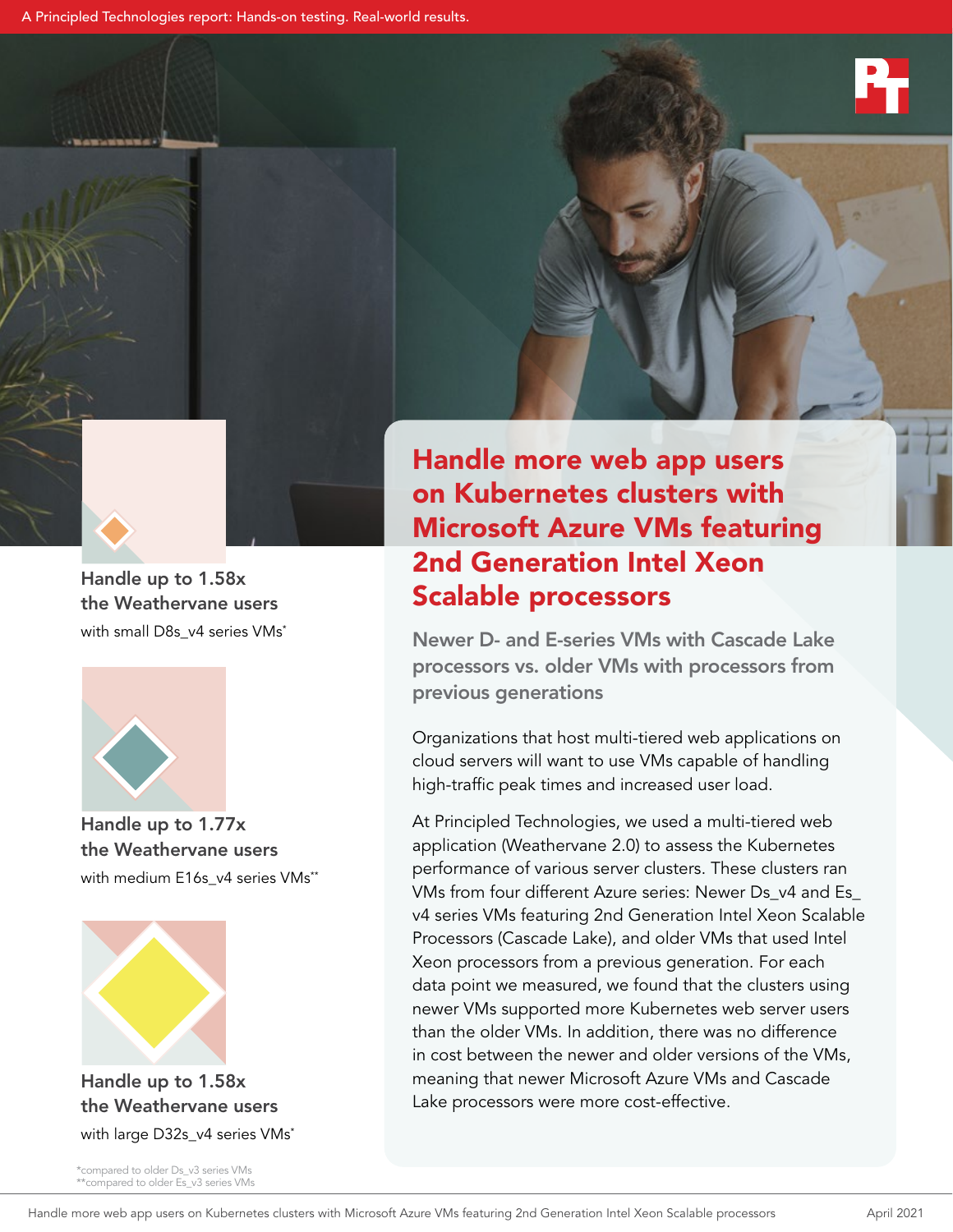## Our testing

*Our testing involved Kubernetes and containerized applications. For those unfamiliar with these terms, here is a brief overview.*

A container is a unit of software packaged up with everything required to run that software in a standalone state. Containers comprise everything an application needs to run, including binaries, libraries, dependencies, and of course, the application itself. Kubernetes is an open-source platform for deploying and managing applications that run in containerized environments.

We compared Kubernetes multi-tiered web app performance among three-node cloud server clusters. These clusters ran VMs from four different Azure series: Newer Ds\_v4 and Es\_v4 VMs featuring Intel Cascade Lake processors versus these VMs' older counterparts, Ds\_v3 and Es\_v3 VMs that featured Intel processors from a previous generation. (Note: VMs from the v3 generation are available with several CPU configurations. Please see the Science behind this report for more information.) The D-series VMs, Ds\_v4 and Ds\_v3, are general-purpose offerings, whereas the E-series VMs, Es\_v4 and Es\_v3, are memory-optimized.

We created these clusters using Azure Kubernetes Service (AKS), a tool that configures clusters to user-defined specifications without requiring hands-on setup. It is a fast method for creating functional Kubernetes clusters on Azure, but it also provides less flexibility and visibility into the underlying nodes.

We tested Kubernetes on both classifications of VM to measure the performance benefit that newer VMs would deliver for various sizing needs. We tested all VMs in the East US region. Figures 1 and 2 illustrate our cloud-based environment.



Figure 1: Key specifications for the D-series VMs. Source: Principled Technologies.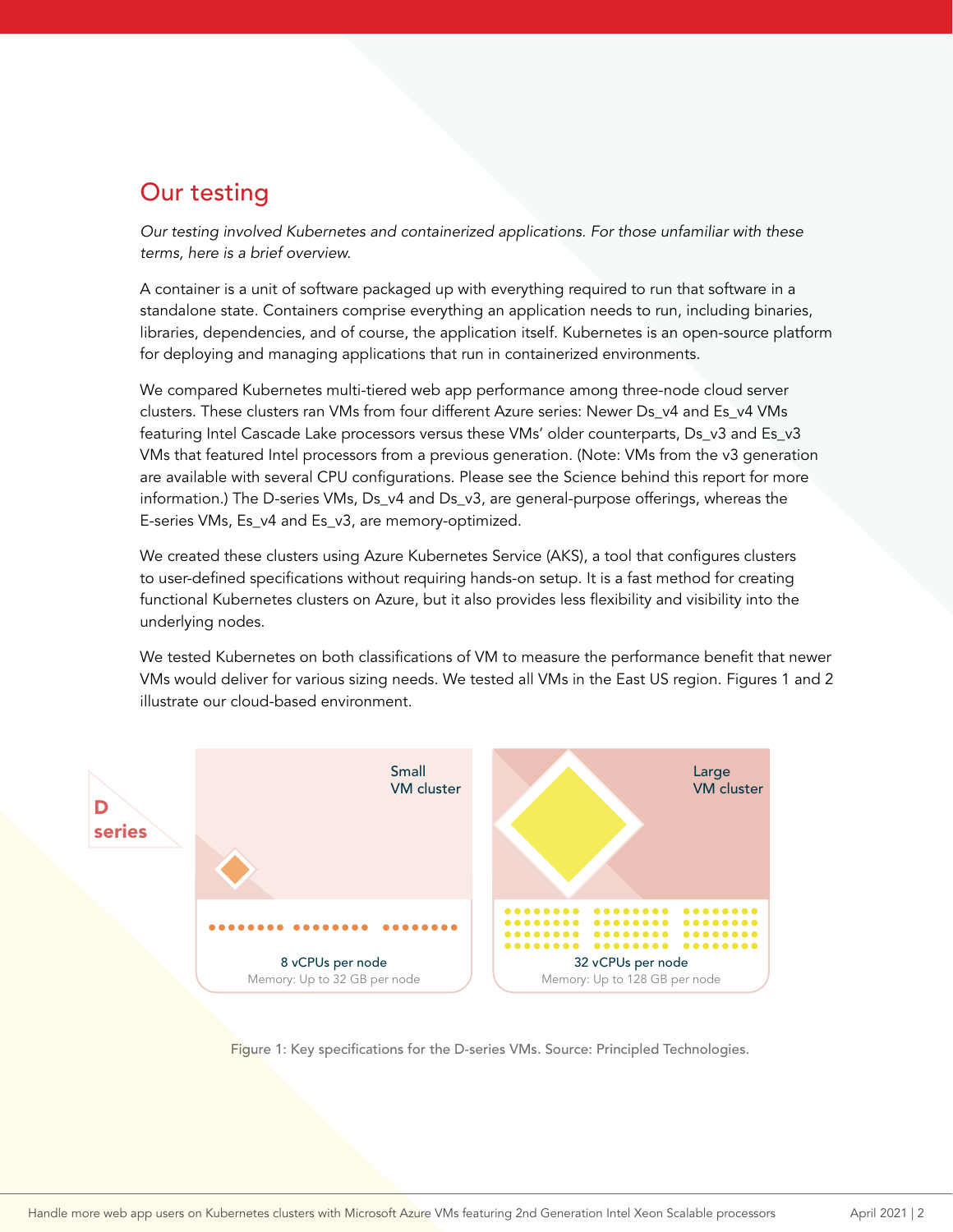To test each Kubernetes cluster, we used the Weathervane 2.0 benchmark from VMware. According to the VMware website, Weathervane uses a "realistic multi-tier web application" called Auction, and consists of several service tiers.<sup>1</sup> Auction is a real-time app for hosting and managing online auctions. In the Weathervane implementation of Auction, simulated users populate the app, view photos and descriptions of the items up for sale, and compete against each other to make bids. Weathervane 2.0 measures the maximum number of simulated users (WvUsers) a cluster can support without breaking specified quality-of-service requirements.



Figure 2: Key specifications for the E-series VMs. Source: Principled Technologies.



Handle more web app users on Kubernetes clusters with Microsoft Azure VMs featuring 2nd Generation Intel Xeon Scalable processors April 2021 | 3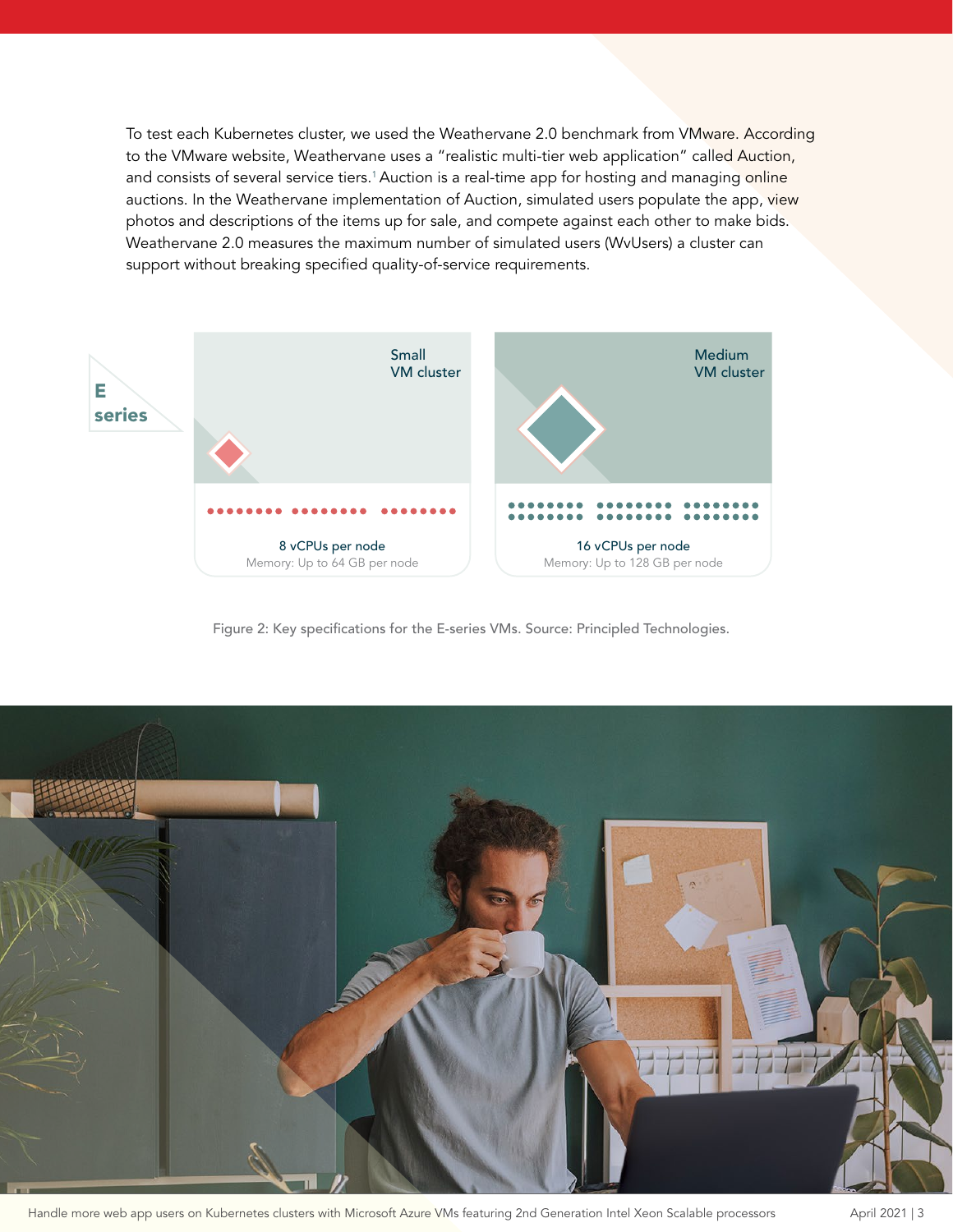# D-series VM testing results

Microsoft markets its Azure D-series VMs as being able to meet requirements for most workloads and use cases, positioning them as viable options for companies that require performance befitting a consistent user load.

## Small VMs

Businesses that host smaller websites, such as for internal portals with employee resources and applications, may find that 8vCPU VMs from the Azure D-series line suit their needs nicely. Figure 3 shows that the cluster with newer D8s\_v4 VMs supported 1.58 times the number of Weathervane 2.0 users as the cluster with older D8s\_v3 VMs that used older-generation Intel Xeon processors.

### Number of Weathervane WvUsers in a small VM cluster (normalized)



Figure 3: Relative number of Weathervane 2.0 users each cluster supported, normalized to the score achieved by the Ds\_v3 instances. More users is better. Source: Principled Technologies.

### Large VMs

Organizations that need to support larger public-facing websites will naturally want larger VMs to sustain them. In our tests, the cluster with D32s\_v4 VMs powered by Intel Xeon Cascade Lake processors again supported 1.58 times the number of Weathervane 2.0 users compared to the cluster that used older D32s\_v3 VMs.



Figure 4: Relative number of Weathervane 2.0 users each cluster supported, normalized to the score achieved by the Ds\_v3 instances. More users is better. Source: Principled Technologies.

### Cost analysis: D-series VMs

Our hands-on testing suggests that the newer D-series VMs are more cost-effective for Kubernetes workloads than VMs from the previous version. There's no cost difference between the older and newer VMs, yet the cluster with Ds\_v4 VMs delivered 1.58 times the performance of the cluster with Ds\_v3 VMs.<sup>2</sup>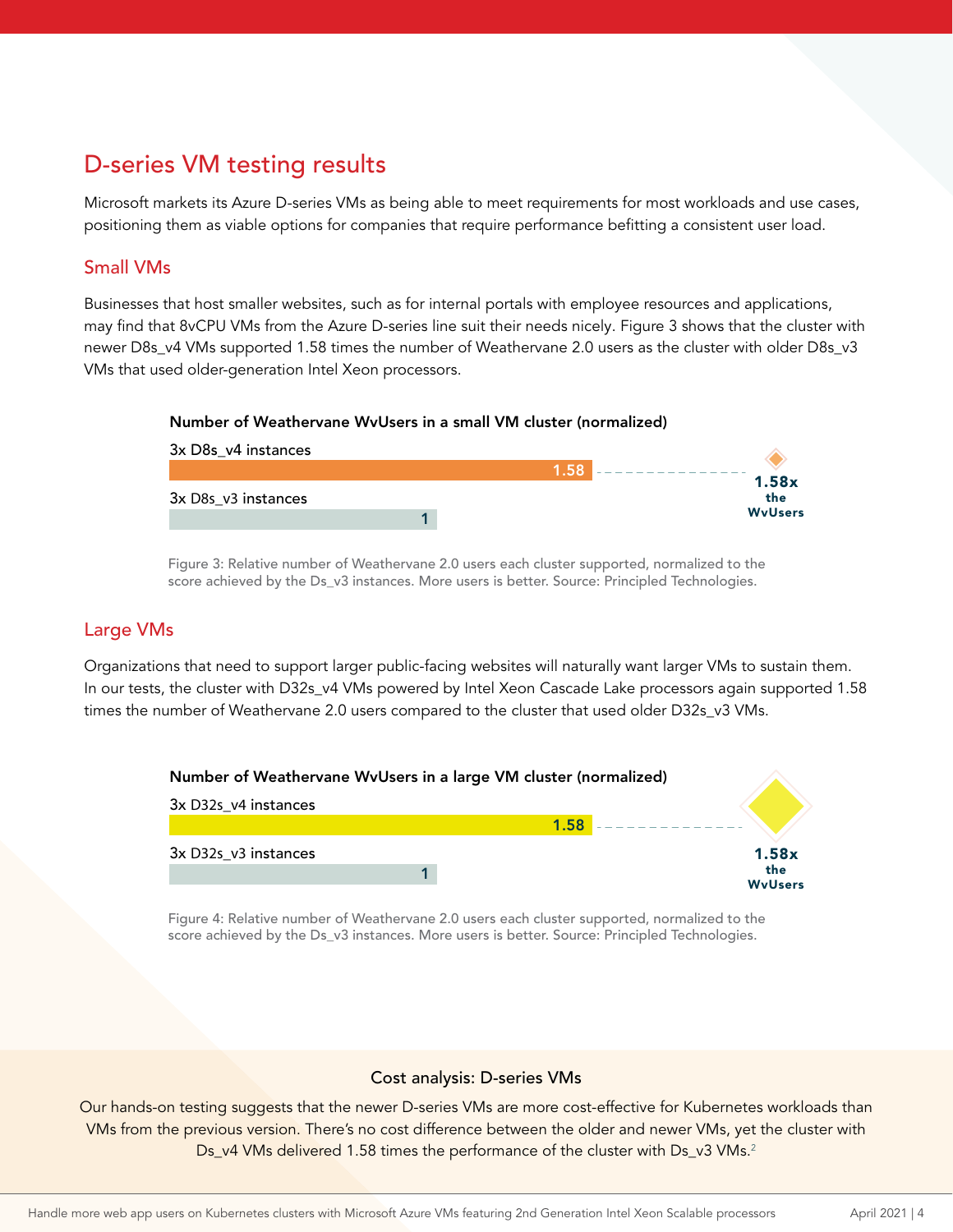# E-series VM testing results

Microsoft targets its Azure E-series VMs for memory-intensive applications such as SAP HANA, other applications based on relational databases that have large caches, and even in-memory analytics. This greater memory footprint may be useful for web applications within larger environments that support a large user base.

## Small VMs

If your organization's internal website uses Kubernetes-managed applications that require more powerful and robust resources than the norm, you may want to investigate whether 8vCPU E-series VMs are right for your needs. In our tests, the cluster with E8s\_v4 VMs powered by Intel Xeon Cascade Lake processors handled 1.48 times the number of Weathervane 2.0 users as the cluster with older E8s\_v3 VMs that had Intel Xeon processors from a previous generation.

#### Number of Weathervane WvUsers in a small VM cluster (normalized)



Figure 5: Relative number of Weathervane 2.0 users each cluster supported, normalized to the score achieved by the Es\_v3 instances. More users is better. Source: Principled Technologies.

### Medium VMs

If your organization's public-facing website runs an app that has more intense resource needs, Azure E-series VMs with 16 vCPUs may satisfy your requirements. Figure 6 shows that in our hands-on tests, the cluster with E16s\_v4 VMs featuring current-generation Intel Xeon Cascade Lake processors supported 1.77 times the number of Weathervane 2.0 users as the cluster with E16s\_v3 VMs and older-generation Intel processors.



Figure 6: Relative number of Weathervane 2.0 users each cluster supported, normalized to the score achieved by the Es\_v3 instances. More users is better. Source: Principled Technologies.

### Cost analysis: E-series VMs

Newer VMs are once again the better investment for Kubernetes web server work, according to our hands-on tests. The latest generation of E-series VMs cost exactly the same as the previous version, but offered from 1.48 to 1.77 times the Kubernetes performance.<sup>3</sup>